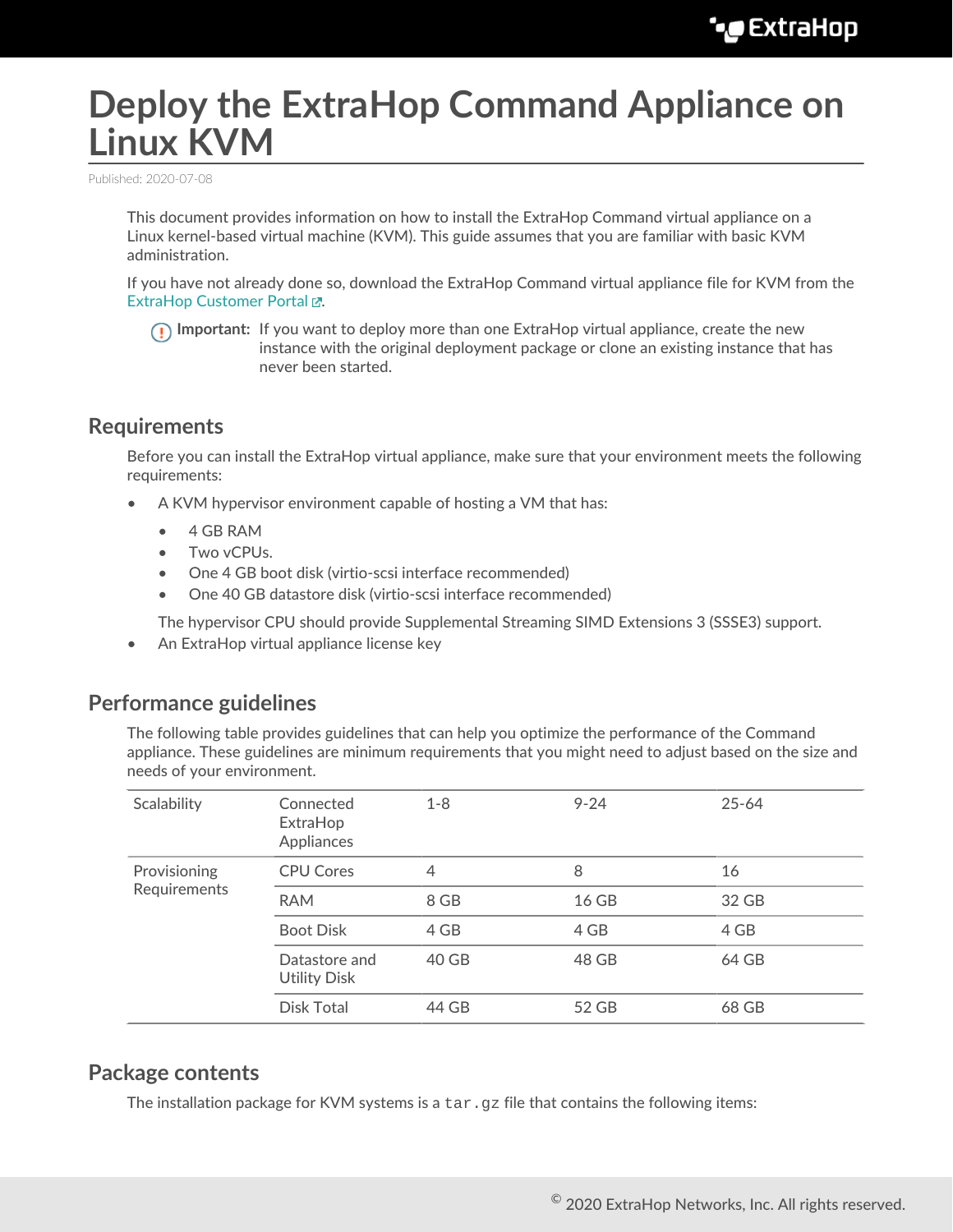#### **eca.xml**

The domain XML configuration file

#### **eca.xml.md5**

An MD5 checksum file to verify the integrity of the eca.xml file.

#### **extrahop-boot.qcow2**

The boot disk

#### **extrahop-boot.qcow2.md5**

An MD5 checksum file to verify the integrity of the extrahop-boot.qcow2 file.

#### **extrahop-data.qcow2**

The datastore disk

#### **extrahop-data.qcow2.md5**

An MD5 checksum file to verify the integrity of the extrahop-data.qcow2 file.

# **Edit the domain XML configuration file**

Edit the configuration file and create the ExtraHop virtual appliance.

- 1. Extract the  $\tan\, gz$  file that contains the installation package.
- 2. Copy the two disks extrahop-boot.qcow2 and extrahop-data.qcow2 to your KVM system. Make a note of the location where you store these files.
- 3. Open the domain XML configuration file. Find and edit the following values:
	- a) Change the VM name (ExtraHop-ECA) to the name you want to assign to your ExtraHop virtual appliance.

```
<name>ExtraHop-ECA</name>
```
b) Change the source file path *[PATH\_TO\_STORAGE]* with the location where you stored the virtual disk files in step 1.

```
<source file='[PATH_TO_STORAGE]/extrahop-boot.qcow2'/>
<source file='[PATH_TO_STORAGE]/extrahop-data.qcow2'/>
```
- 4. Save the XML file.
- 5. Log in to the KVM console.
- 6. Create the new ExtraHop virtual appliance with your revised domain XML configuration file by running the following command:

virsh define eca.xml

7. Start the virtual machine by running the following command:

virsh start <vm\_name>

Where *<vm\_name>* is the name of your virtual appliance you configured in step 3.

# **(Optional) Configure a static IP address**

By default, ExtraHop appliances ship with DHCP enabled. If your network does not support DHCP, you must configure a static address manually.

1. Log in to the KVM host.